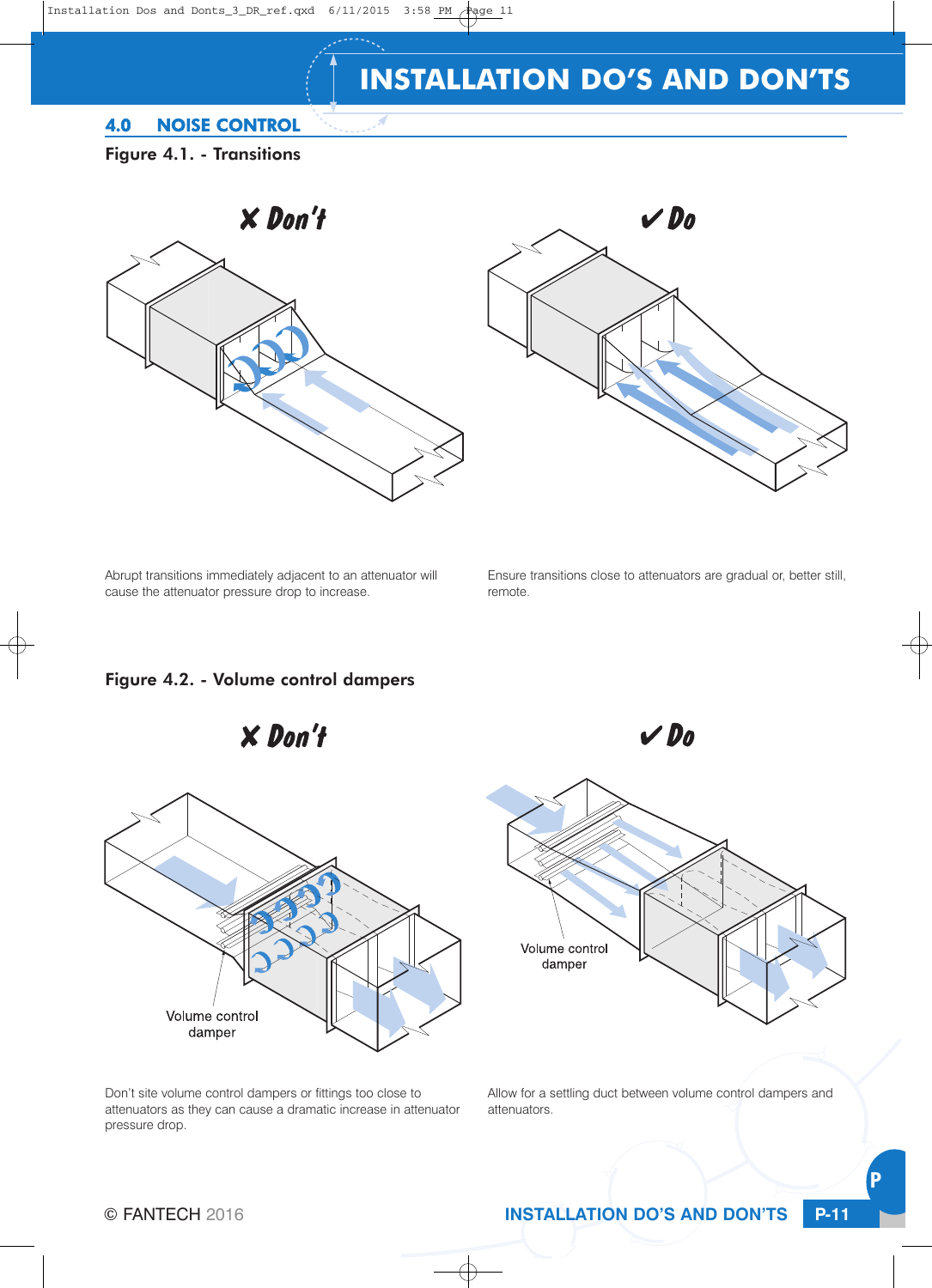## 4.0 NOISE CONTROL (Cont.)

Figure 4.3. - Attenuators in relation to bends



Don't use attenuator splitters as shown when sited close to a bend as the pressure loss across it will be greater than expected.

 $X$  Don't

Do ensure attenuator splitters are in the plane of the bend as shown. Fit turning vanes only if R/W<1.0

 $V$ Do

#### Figure 4.4. - Attenuator position relative to axial fans



Don't site a rectangular attenuator close to an axial fan intake or discharge. Air is accelerated through an attenuator and fan discharge air is uneven and swirling.

Allow adequate distance between attenuators and fan.

**P-12 INSTALLATION DO'S AND DON'TS**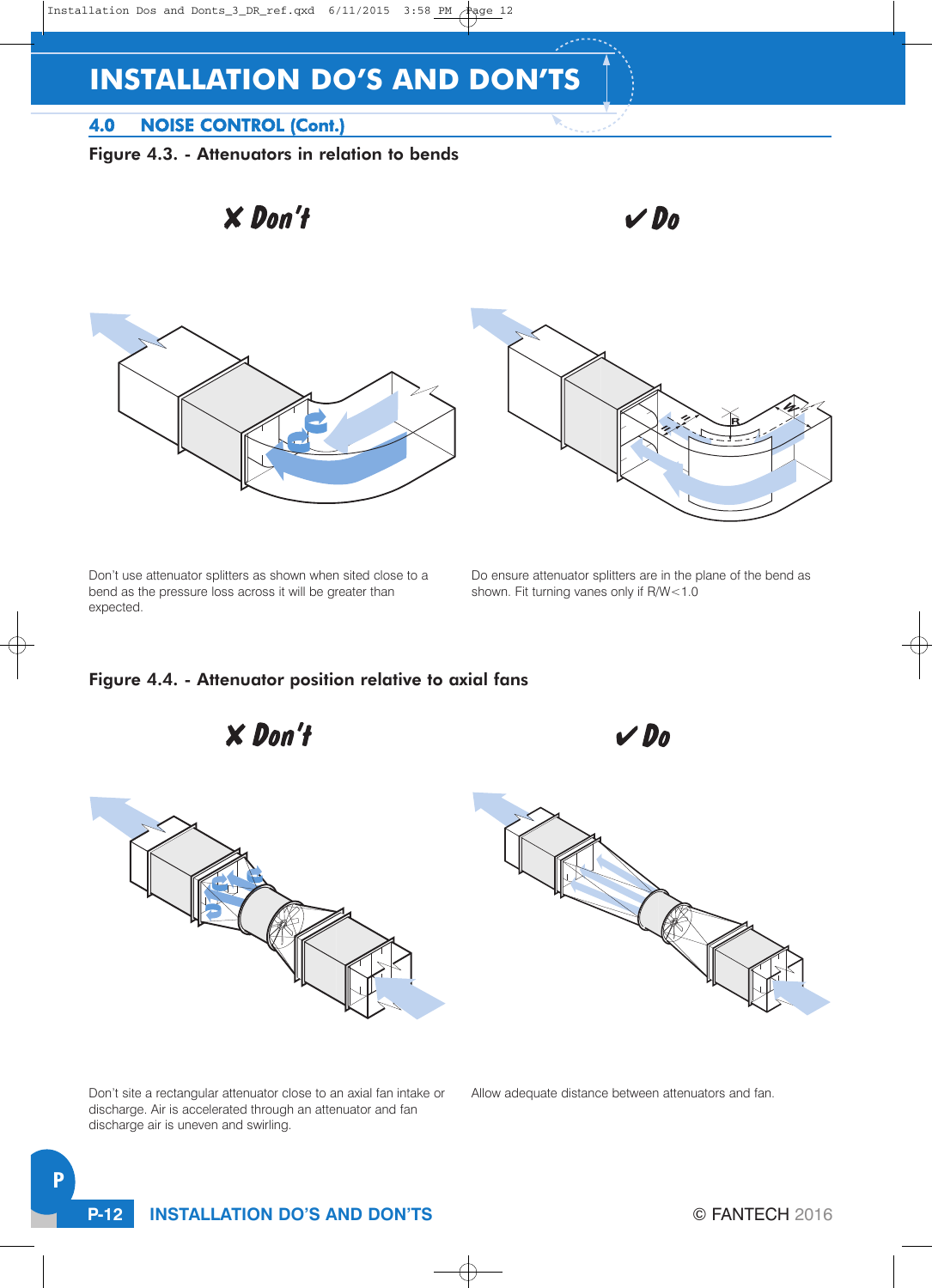### 4.0 NOISE CONTROL (Cont.)





Don't site pod attenuators immediately upstream of the fan as the attenuator pod will block the air flow to fan impeller. However, if the pod is the same size or smaller than the impeller hub bolting directly to the fan is acceptable.

 $X$  Don't

Allow one diameter of straight duct between pod attenuator and the fan inlet to ensure impeller obtains an even flow of air.

#### Figure 4.6. - Silencer position relative to centrifugal fans





Do place a spacer between the fan and the silencer, and rotate the splitter orientation by 90°.

Don't place a rectangular silencer hard against the discharge of a centrifugal fan. Note the splitter orientation.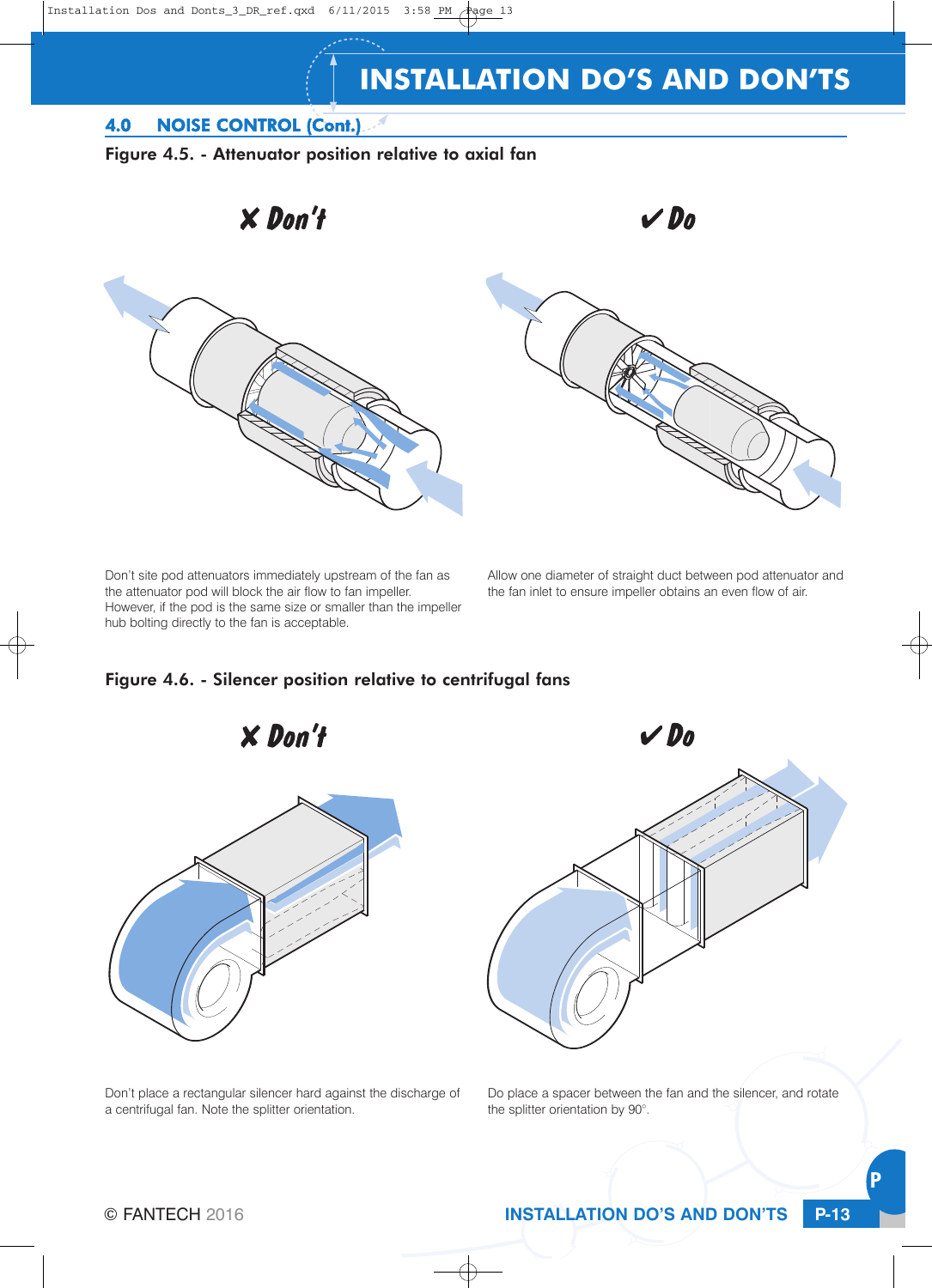## 4.0 NOISE CONTROL (Cont.)

Figure 4.7. - Acoustic sealing of silencers to achieve very low noise levels



Don't: When trying to achieve very high attenuation or very low noise levels (eg. NR20) do not use an inadequate seal between the silencer and wall opening.



Do: Place a concrete sleeve around the silencer to increase the acoustic seal between rooms.

For less stringent requirements, pack around the silencer with a resilient material to affect a complete seal between the attenuator and the opening.

#### Figure 4.8. - Isolated walls



Don't bridge the isolated wall to the non-isolated wall with the silencer fixings.

P



Do fix the silencer to one wall only, and place a flexible or resilient seal on the isolated wall.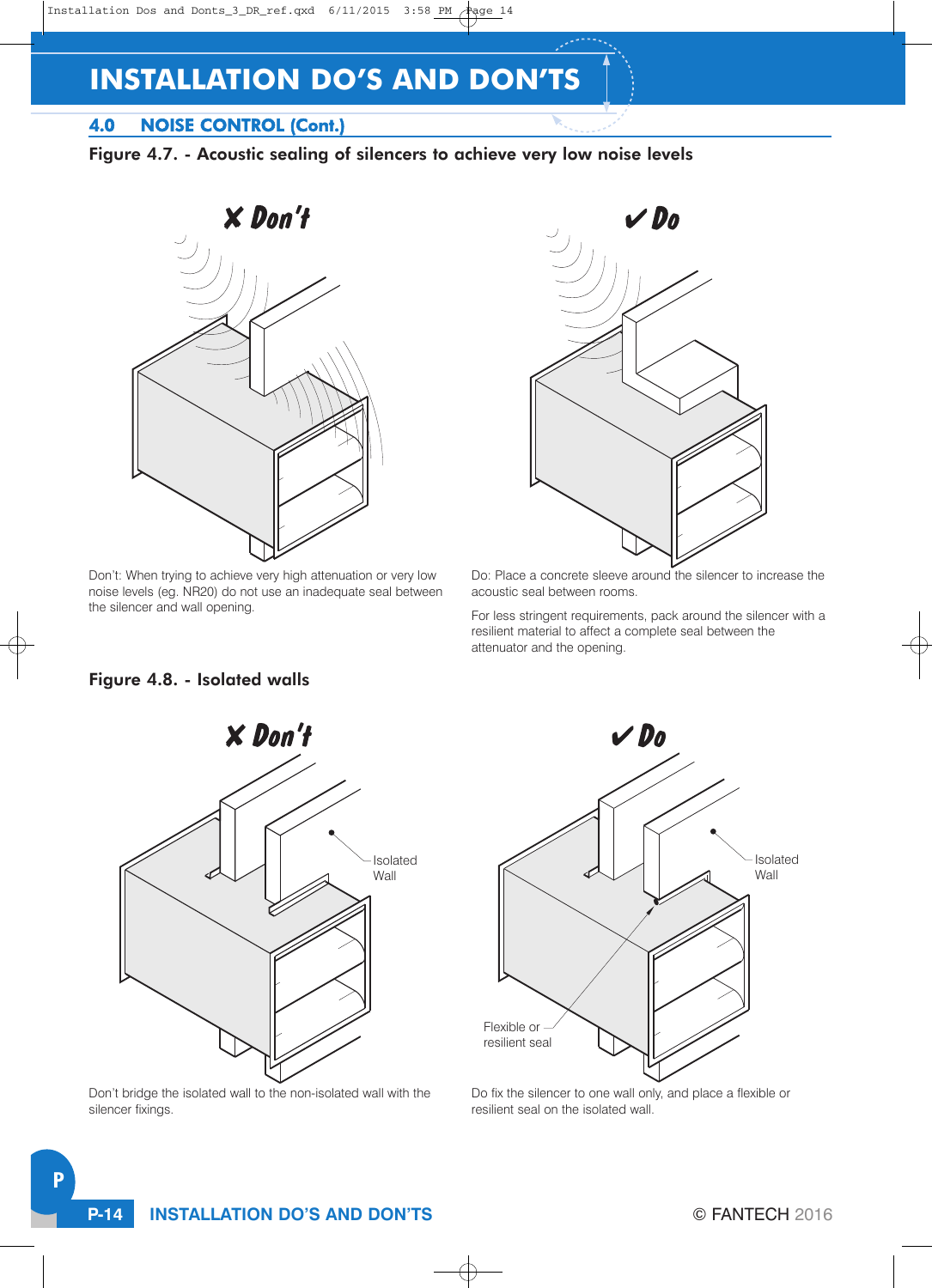## 4.0 NOISE CONTROL (Cont.)

#### Figure 4.9. - Louvres on Silencer Discharge





Don't place a silencer immediately in front of a louvre. Do ensure that the splitter orientation is at 90° to the louvre orientation and place a spacer between the silencer and discharge louvre.

#### Figure 4.10. - Louvres on Silencer Inlet





Don't place a silencer immediately downstream of a louvre. Do place a spacer between the louvre and the silencer and ensure that the splitter orientation is at 90° to the louvre orientation.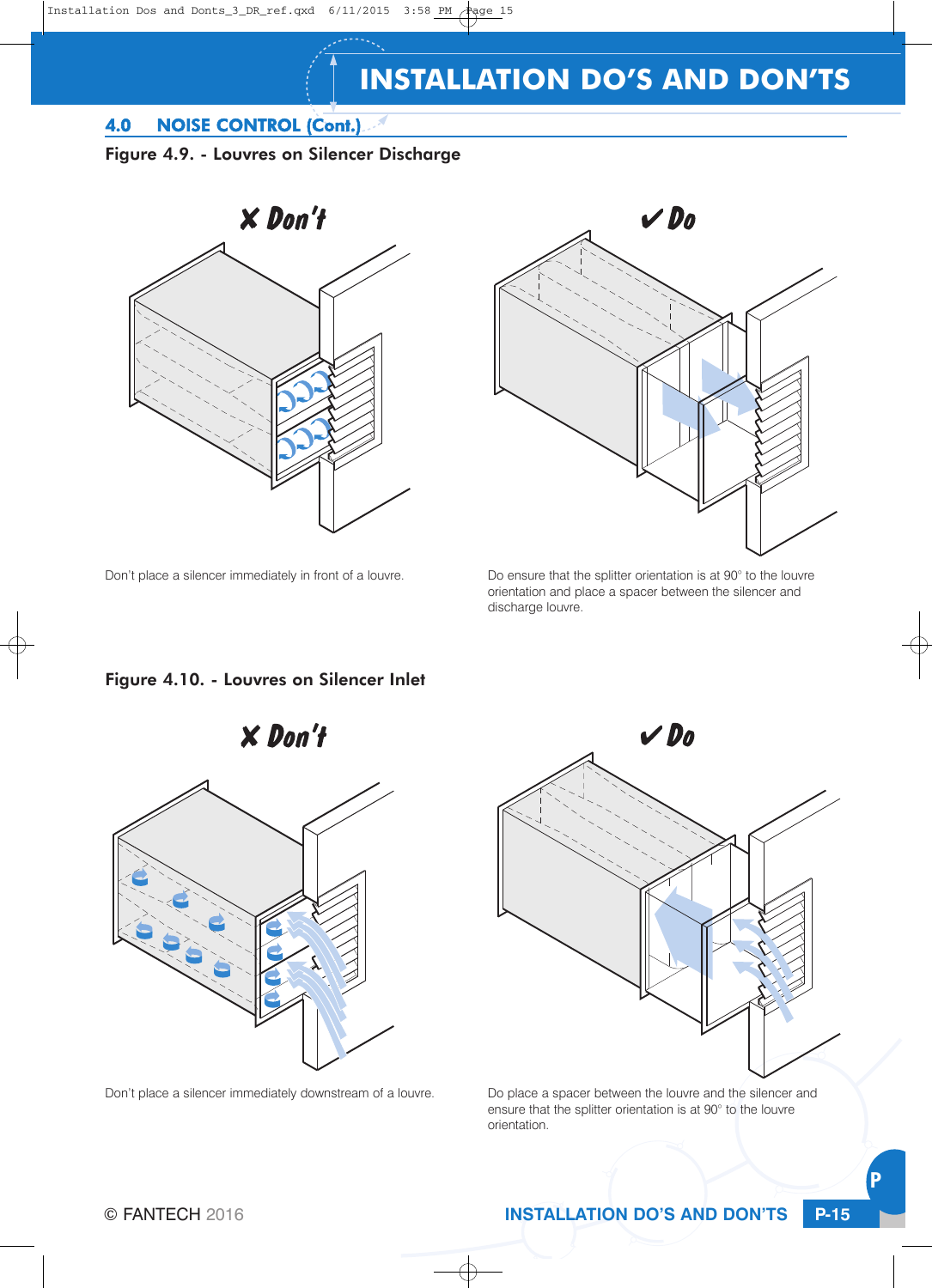## 4.0 NOISE CONTROL (Cont.)

## Figure 4.11. - Fan position relative to noise sensitive areas







Do not place fans in ceiling spaces directly above noise sensitive areas.





Better: Do place fans in ceiling spaces away from noise sensitive areas.



Best: If fan cannot be relocated, wrap fan and surrounding ductwork with a noise barrier material (When wrapping fans pay particular attention to ensuring there are no holes at the joins). Allow sufficient overlap in the wrap to ensure adequate coverage. Remember that flexible connections will be the weakest link.

#### Figure 4.12. - Flanking transmission

 $X$  Don't







If an attenuator is installed as shown, noise from the fan can bypass the attenuator and enter the conditioned space. This is known as flanking transmission and will negatively impact on the expected attenuator performance.

Installing the attenuator through or against the wall minimises the chance of flanking transmission via the duct system ensuring the expected performance is achieved.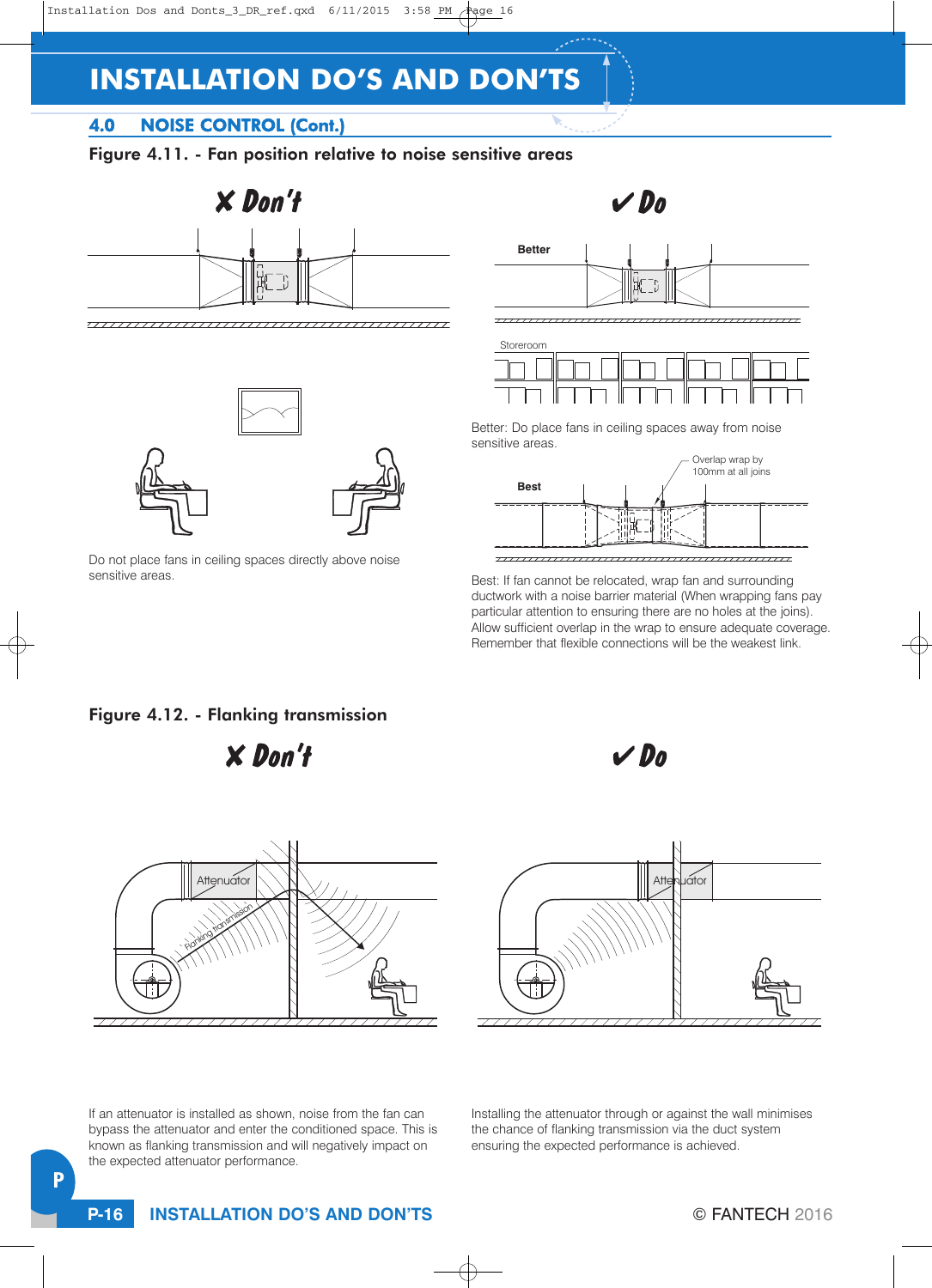### 4.0 NOISE CONTROL (Cont.)



 $X$  Don't





Don't select a silencer with high attenuation and low percentage open area without checking the airflow generated noise level.

Do check silencer airflow generated noise levels when these conditions occur. If airflow generated noise is too high, try using a longer silencer with a larger open area to get the same attenuation at a lesser airflow generated noise, or acoustically treat the duct after the silencer.

As a general rule of thumb, a pressure drop of 30 Pa should limit the airflow generated noise of a silencer to an acceptable amount in normal office areas.

#### Figure 4.14. - Changing direction of airflow





Don't use sharp bends or takeoffs. The state of the state of the use sweeping bends and takeoffs. Use long chord turning vanes where possible. Keep velocities low to reduce airflow generated noise levels.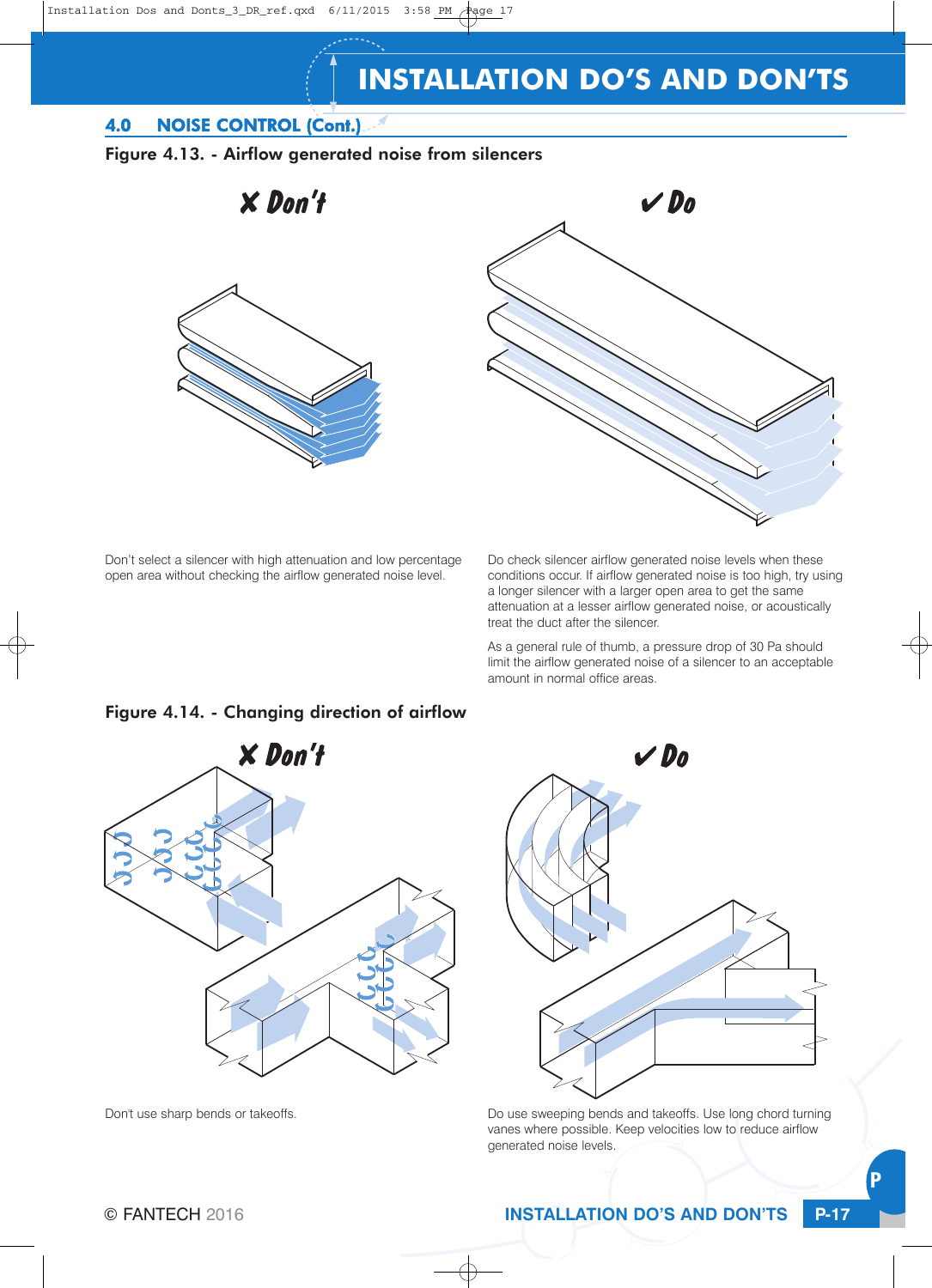## 4.0 NOISE CONTROL (Cont.)

## Figure 4.15. - Reduction of external noise generated from roof units

 $X$  Don't





Better: Replace windband of fan with silencer.



When generated noise could be a problem, and a quieter fan cannot be selected.

Caution: No acoustic treatment.

Best: Change to an inline fan running parallel to the roof, and place a rectangular silencer on the outdoor side. Direct the duct opening away from noise sensitive areas.

## Figure 4.16. - Reduction of Internal Noise from non-ducted roof units

 $X$  Don't



 $V$ Do



Place an acoustic baffle below the fan inlet / discharge.

When the fan could exceed the internal background noise, and a quieter fan is not available for selection.

Caution: No Acoustic treatment.